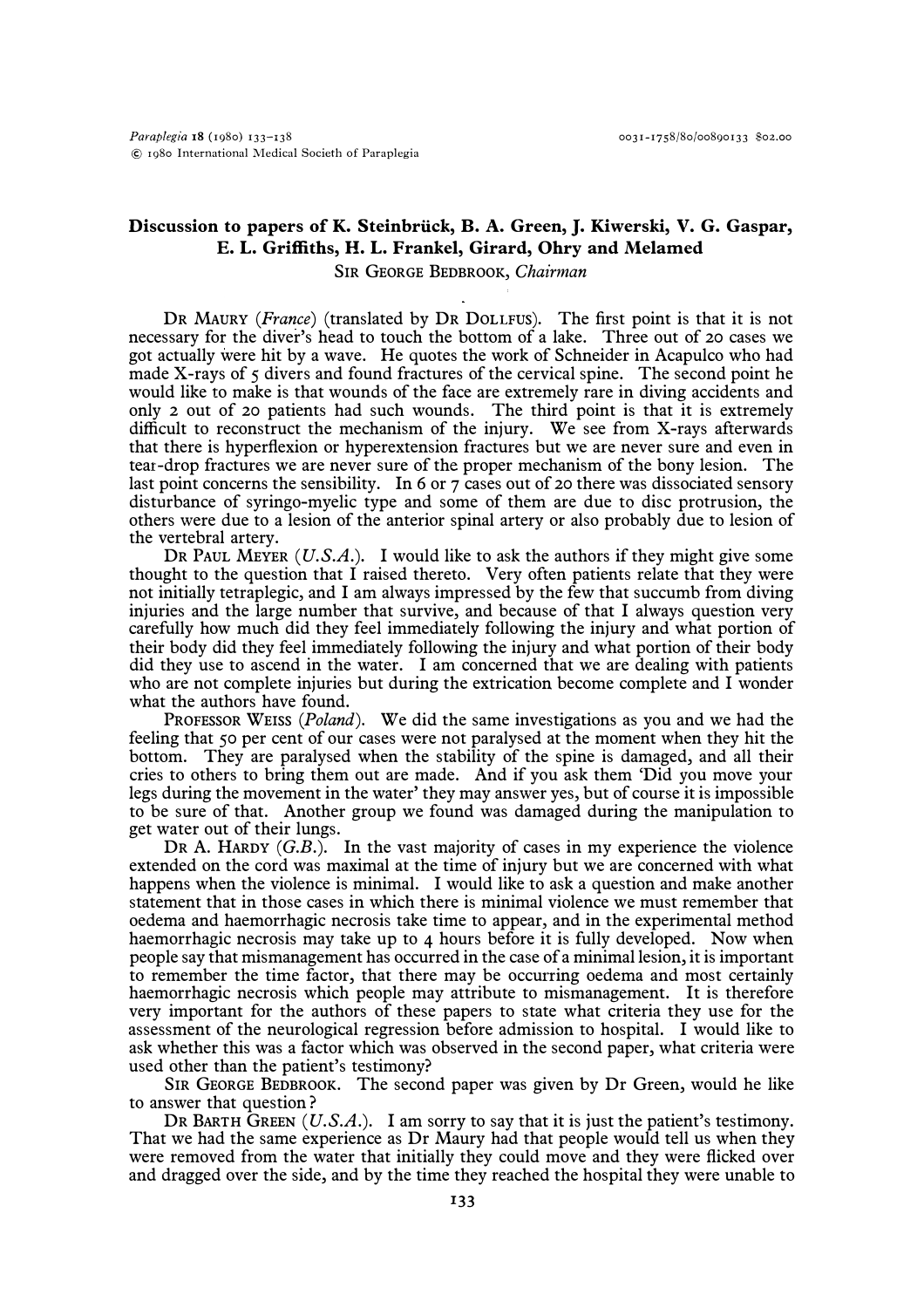## 134 **PARAPLEGIA**

move. Whether this is the natural pathophysiology, the haemorrhagic oedema or whatever, is possible, but we are much more apt to feel that it is secondary injury.

DR P. DOLLFUS (France). I would like to say that one of our patients with a complete tetraplegia, admitted to the Traumatology Unit at Colmar, that he was transported by his friend in a car in a sitting position after the accident, so I dread to think what must have happened when he was dragged out of the water.

 $\overline{\text{Mn}}$   $\tilde{\text{M}}$ CSWEENEY (G.B.). I submit that while we all agree that this is a fact we believe in, I don't think it would stand up in a legalistic approach, in other words, despite our feelings and our beliefs I still think we are lacking in hard evidence that neurological deterioration is a common feature in these injuries. It is very easy for the patient to say 'my limbs were moving', simply because he had been supported by water and it is equally easy in transportation particularly again in this medico-legal context where the patient has said that he was moving his limbs before the ambulance arrived on the scene.

 $MR$  P. HARRIS (G.B.). Regarding these papers, on the X-rays that we saw, I think on, gross lesions; I wonder if any of the patients had no obvious X-ray change. The second point is; did any of the patients with gross X-ray changes show minimal or no neurological abnormality? Then like the others I would go along with this problem of knowing that the patient in fact did have neurological function and that this was disturbed, because they seem to be different, and if the point brought out by Dr Hardy which is very important, about 4 hours to develop a lesion. Finally could  $\tilde{\mathbf{I}}$  ask did any of these patients have head injury? Dr Maury mentioned facial injury, I wondered about head injury. I've never seen this.

DR GREEN (U.S.A.). Our patients had head injuries but not loss of consciousness. They had bruises on the forehead and vertex of the skull but we were amazed that the majority did not lose consciousness, and I believe that is the answer to one question, so we did have serious head injuries as part of the dive. We did have patients with spinal cord injuries without spinal fractures but these were in the minority.

DR H. FRANKEL  $(G.B.)$ . We did not pick up a large number of delayed onset of spinal cord lesions. We are in the centre of Britain far from the sea so all our sea cases come to us with at least a few hours delay, and we are not in the richest part of the country so there are not many swimming-pools, so almost all of our patients arrived after a delay of at least a few hours. Nor did we find a definite pattern of injury from other causes. There were rather more pure dislocations in this group than we find elsewhere. With regard to the spinal examinations, I believe that a substantial number of these patients do drown and are not then described as spinal injuries at all, they are described as drownings. Of those who are pulled out of the water, they have to be pulled out of the water or they will drown, so  $\tilde{\mathbf{I}}$  don't think we are going to improve first aid. Removal from the water will always have to be done by whoever is available and if you want to train every person who is going to save someone from drowning, that the patient might also have a broken neck, I think you are going to spread a certain amount of anxiety amongst the general population.

 $\overline{S}$ IR GEORGE BEDBROOK (Australia). May I just make a comment. We get all our cases very early and we cannot say that we have seen any patients who have come to us with movement who have then lost it. The second thing is that undoubtedly they do drown because we've seen them in our post-mortem series.

DR J. GRANT (*Australia*). I actually would like to make a couple of comments. Firstly, I think that I would agree with Mr McSweeney that I doubt whether this question of positive movement would actually stand up to a very detailed examination. Scanning of the cervical spine is probably one of the most useful new major investigations that has come our way. But I think it should be combined with one of the more soluble contrast media and it will tell you a great deal about the nature of the injury, the contents of the canal, which you cannot learn by clinical examination or by ordinary X-ray or by tomography, and I think that particularly in partial lesions  $C<sub>2</sub>$  scanning will tell you whether it is a lesion anteriorly, and I think that if possible this method of investigation should be used in all cases if you are lucky enough to have such instrumentation available.

SIR LUDWIG GUTTMANN  $(G.B.)$ . I was a little surprised that with the exception of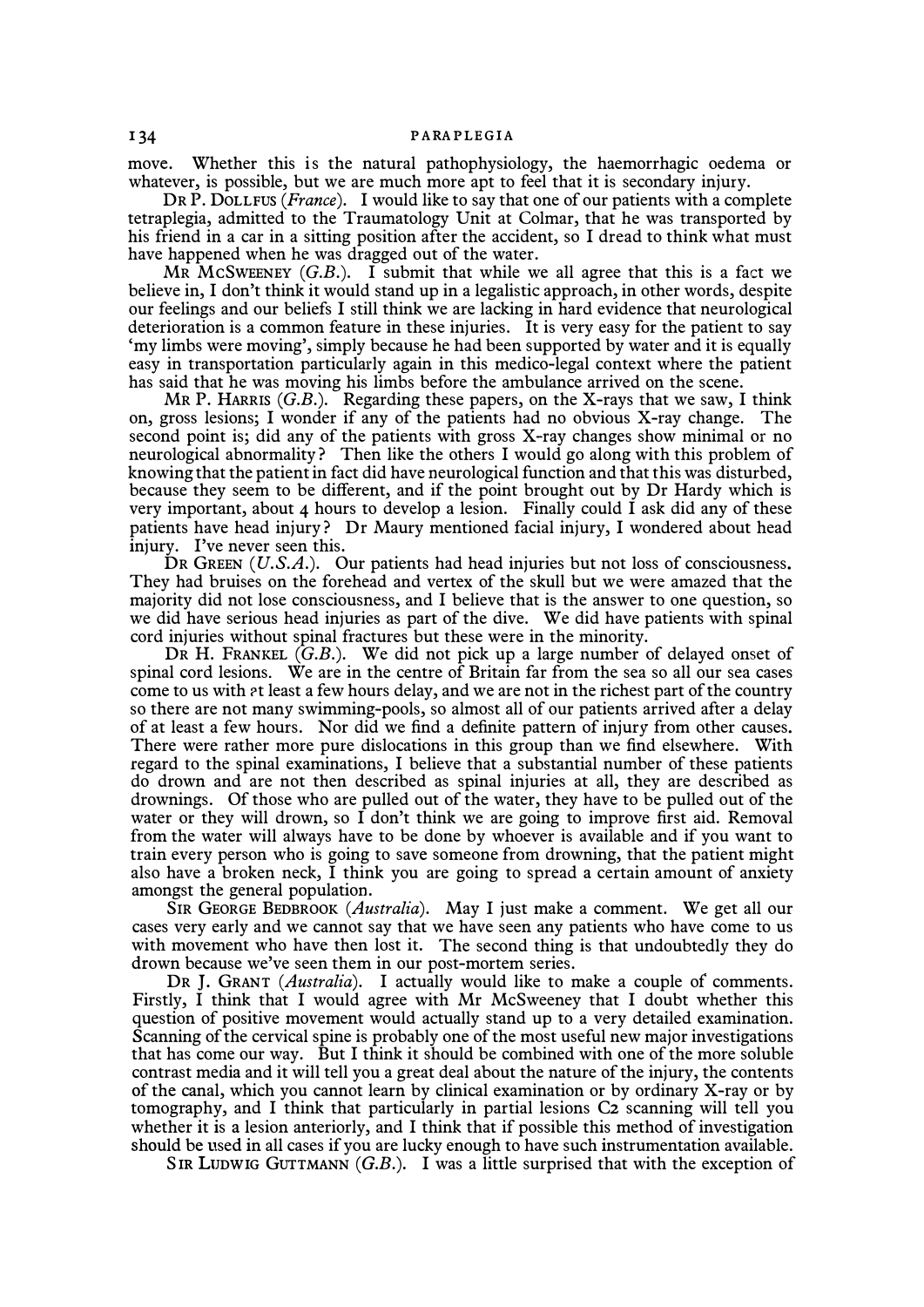Dr Frankel none of the speakers or discussants mentioned how these injuries can be prevented, and this is of course where our Society comes in. Frankel quite rightly said that Dr Penny, the doctor interested in sport, has succeeded at least to diminish these terrible injuries which befall mainly young people in swimming-pools. In previous sessions of the Society I have been concerned for some years with preventive measures. I think unless we start very early with the education of children we will never succeed. When children start swimming at the age of  $\zeta$  or so, that is the time when we should start to teach the children how to prevent these injuries and that can be done in the same way as schoolchildren are taught how to cross from one side of the street to the other. Resulting from the many lectures I have given on this subject to people concerned with Baths Management, and I can say that in Britain at least we have prevented quite a number of injuries in swimming-pools. There are two types of injuries in the swimmingpool, either the person dives and hits the head against the floor, which is a very common thing. The other is that he dives on to a swimmer in the water and causes a thoracic injury to the swimmer, as this happened to one of our members, Alain Rossier; or the diver sustains a cervical injury. I think we also have succeeded to some extent to prevent these injuries in swimming-pools by teaching the coaches and other people responsible, but we have not succeeded to persuade Educational Authorities to take the same serious view with the education of children in this respect. It is absolutely necessary to erect warning signs along the coast where people are bathing. These should be arranged by the local authorities concerned. In view of these excellent papers, our Society should collect all the data and make an official approach to Governments in various countries, and I think this might succeed to improve the situation. It is really terrible, if a young boy of 15, 16 or 17 dives into shallow water and is transformed in a nick of a second from a healthy individual with great prospects for his future into a helpless wreck. There is where our Society, with its great experience, could be of great help to educate the public and educational authorities about the dangers of diving.

SIR GEORGE BEDBROOK. I'd just like to comment on what Dr Grant said. There is no question that the C.A.T. scan is of value, but as yet I don't think any body has published any work as to its value. If Ellis Griffiths were here, he would want me to say that he has been conducting a continuing investigation where 40 patients have now been investigated. We are convinced on very critical examination that in only one of those patients was the C.A.T. scan really valuable, but it's too early yet to make statements.

DR GEISLER (Canada). Where I think the author is able to determine from their analysis of the data whether the attitude of the patient's arms applied at the time of the dive, that is, whether or not they were extended acted in any preventative sense.

SIR GEORGE BEDBROOK. Well I'd just like to say since most of ours were from the surf that we have absolutely no idea where the arms were. Would any one else of the authors like to answer that one?

DR BARTH GREEN  $(U.S.A.)$ . Just to say with regard to arms, several of ours have encountered a slippery surface, that they did have their arms extended and they hit the bottom in the above-ground type of pool, not the underground type pools, and they lost control of their hands and hit their head.

PROFESSOR WEISS (Poland). During my evaluations I found that when they touched the ground within a river with their hands flexed, they get a reflex and they move the hand away and that is why they hit. All our divers are jumping into water with hands forward but they get reflex from the hands, the hands go away and then the head gets hit, so I understand.

DR J. YOUNG (U.S.A.). In recent years, the clinical entity of fresh-water drowning has been addressed by our pulmonar physicians and it is the special problems associated with filling the lungs with fresh water and then the massive pulmonary oedema that occurs subsequently. This superimposed damage on tetraplegia indeed presents a serious clinical management problem. I would like to ask one of the authors to comment on the special measures they took in the pulmonary management of these people in the acute post-injury period.

SIR GEORGE BEDBROOK. I can only say from experience that we have had, that the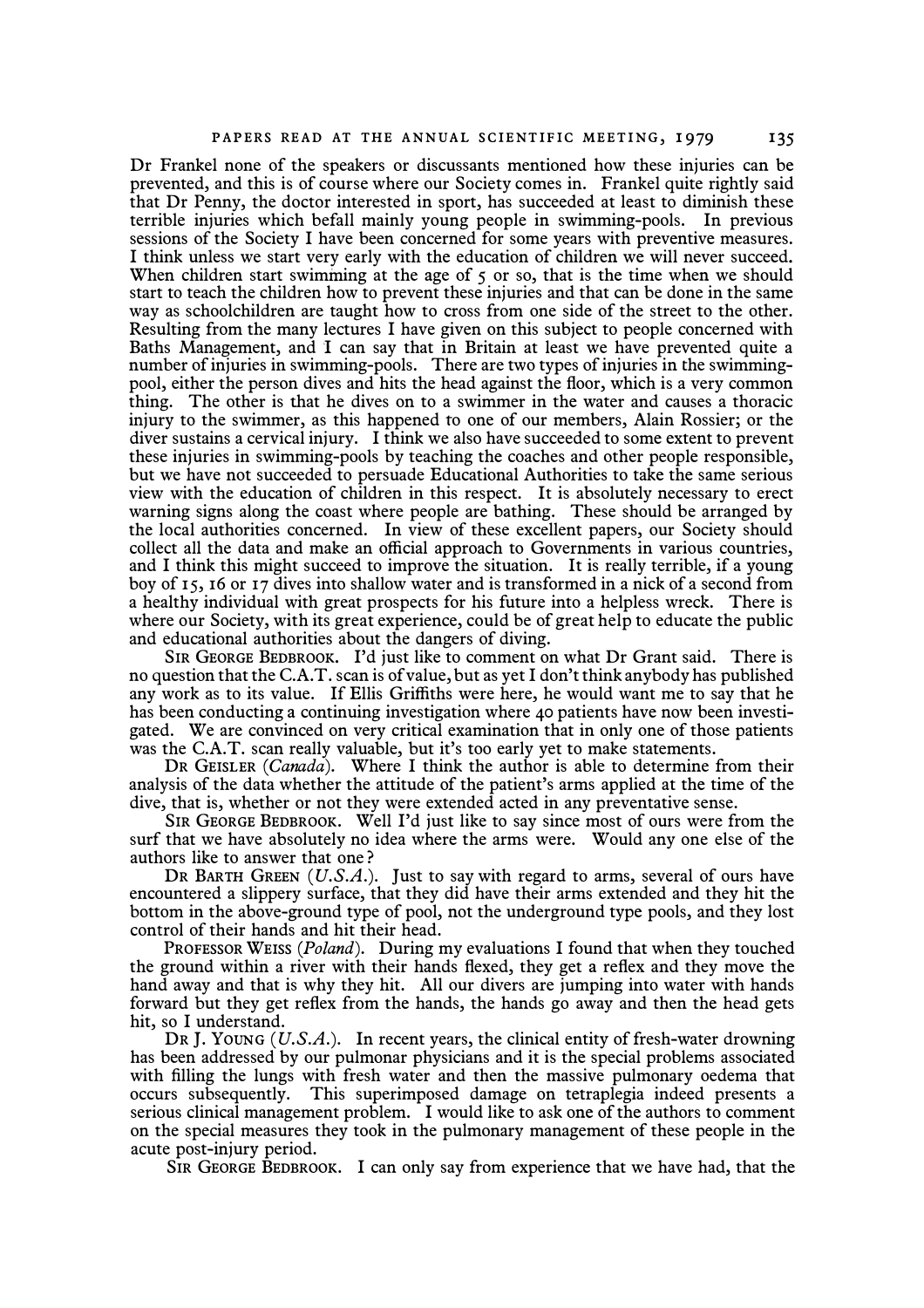#### PARAPLEGIA

pulmonary problems are quite extensive, that we get those with sea water rather than fresh water and this is even worse.

DR GREEN (U.S.A.). The cases we reviewed were from fresh-water pools and a lot of them had aspiration pneumonitis which wasn't immediately apparent as a serious problem. Within 24 to 48 hours they developed serious deterioration and required intubation.

DR GIRARD (France). I would like to comment and ask the authors about one thing. I had to review last year for the medical doctors specialising in sports medicine, sports accidents, spinal cord injuries, our cases of diving accidents. Out of  $25$  only one was a sea accident. Our Centre is located in the centre of France but anyway we get all patients and it is very easy for us to go to the South. We get all patients after a while to our Centre so sea accidents seem to be rare. We have no accidents in swimming-pools. Our diving accidents occurred in lakes and rivers like in Poland and Germany and it is a sort of wild diving and not in swimming-pools where there is always a coach or somebody on guard. Now our beaches are controlled by lifeguards or some teachers or coaches but with these accidents in rivers or lakes, prevention is extremely difficult and we have no possibility of prevention.

SIR GEORGE BEDBROOK. I think the real issue about prevention is that of education isn't it?

DR P. MEYER  $(U.S.A.)$ . I'd like to respond to several things that I've heard from several different people including the authors. One is from an academic standpoint. I think that most of us are involved in the evaluation of computerised tomography, not that we believe that it is the only way to go but that we really don't know yet how to interpret it from the standpoint as clinicians in the field of spinal surgery for which reason we perform in all patients C.A.T. scans and tomography. Tomography is far more revealing than the Č.A.T. scan is, except in the patient where you are looking at a piece of fragment which is lying in the canal and you would like to know exactly where it is, and again I think you can find that from a C.A.T. scan better than you can from a tomogram, but none the less a tomogram will reveal more of the injuries present over several levels. Now with reference to the use of Matricimide, I think you should be cautious in the use of Matricimide in any patient who has an incomplete lesion in the cervical spine. Matricimide is known to produce seizures when used in the cervical spine and if you have a patient with an incomplete neurological lesion, following the use of Matricimide you may end up with a seizure and with a seizure you may end up with a complete lesion and then you stand in jeopardy as to the reason why you used Matricimide. There is no question as to whether or not there are a number of these patients who reveal some neurological function and then after being removed from the pool end up as a complete injury. I was discussing a moment ago with Dr Hardy and McSweeney this question and I am convinced now that there are more patients becoming incomplete by the care that they are receiving, knowing the individuals performing the initial neurological examination and knowing the Residents who have been adequately trained, I am finding in our patients a higher incidence of patients who were categorised initially as complete who then become incomplete. Not that there is functional motor return but representative of some function below the level of the lesion. The point is that these patients are the same patients who report in the pool that they may have noted something present before extrication. You may have some comments to that.

To SIR LUDWIG. There is a great national effort in the United States in education. I think that every Federally sponsored spinal injury programme is now involved in a major thrust in prevention and Dr Henry Betts who is Medical Director and Professor of Physical Medicine and Rehabilitation at Northwestern may at some point come in on the major thrust in prevention which his programme is serving. The other comment by Dr Barth Green on the above-ground pool: we have presently in our spinal cord unit 13 acute injuries in the last 2 weeks; 3 of them have resulted from above-ground swimming-pools and they should be, just like trampolines, eliminated from the pool category. From the pulmonary standpoint, we have found pulmonary complications in all of our tetraplegics, and I really doubt seriously if it is related to aspiration. For the same reason that almost all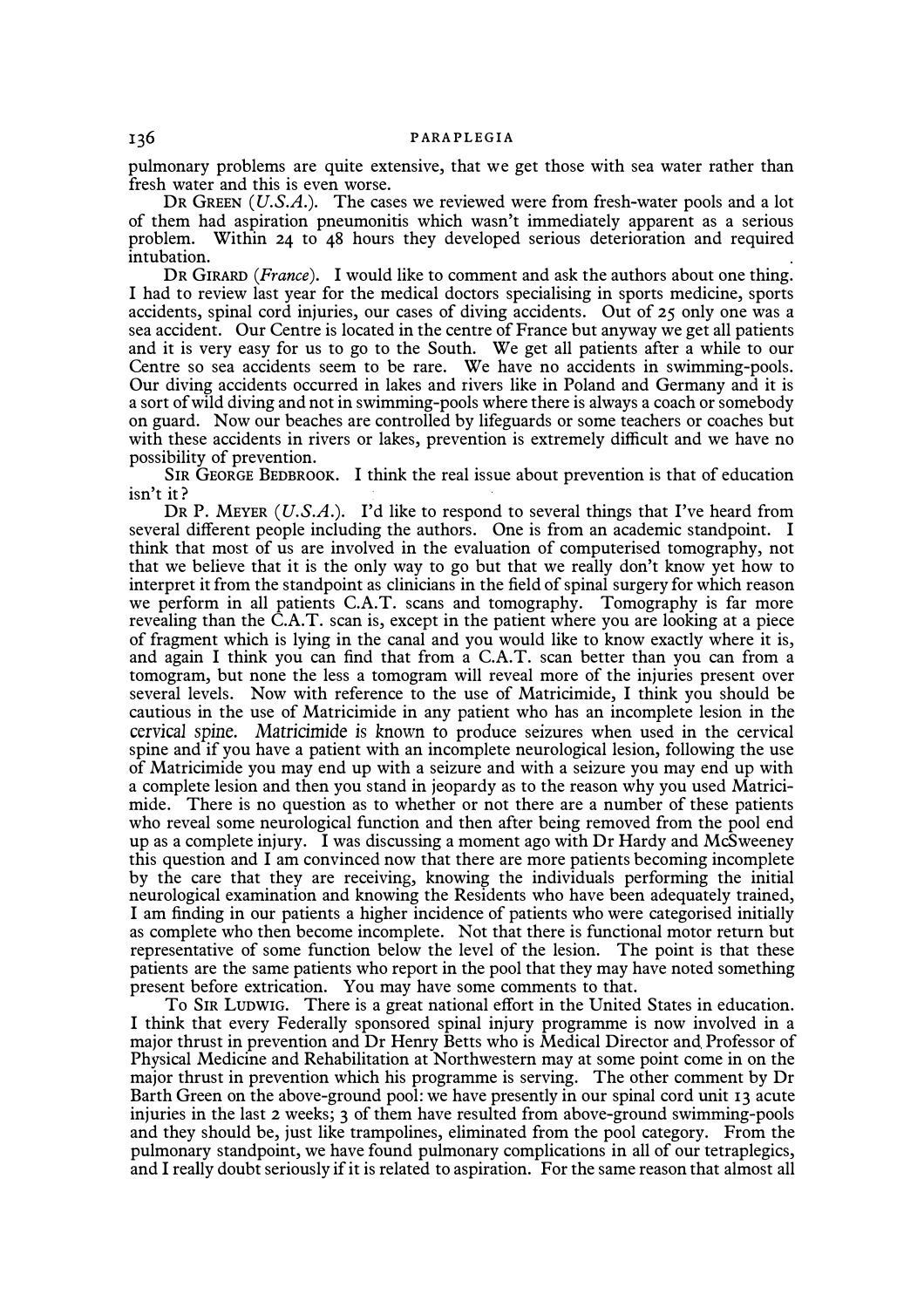of these kids have been resuscitated without difficulty at the pool side and most of them have been able to hold their breath, most of them have been extricated in very short periods of time, none of them have sustained cerebral injury as a result of annoxia or hypoxia and almost all of them have pulmonary complications when they are high tetraplegics.

 $\overline{S}$ IR GEORGE BEDBROOK. I regret to say from the Chair I can't agree with you about the latter statement because that may be so in your environment but certainly not in ours. There is no question about the head injury and I don't think there is any question about the pulmonary aspiration.

DR FREED ( $\overline{U}.S.A.$ ). Perhaps Bostonians enjoy the fruit of the vine more than people in the rest of the world, but in the last so diving accidents a significant number, almost go per cent have been associated with alcohol consumption. So I submit that obtaining a decent history is most difficult. These have all been good divers, have been taught for many years; but this was done at a party or after a party, going into the shallow end of the pool or a goldfish pond.

PROFESSOR WEISS (*Poland*). I am absolutely with Sir Ludwig concerning education. I would like to share with you my Polish experience in educating the public. I have an official State programme about this particular accident which is composed of three things. Twice a year we get a half-an-hour television programme where we present tetraplegics' stories of how this tragedy happened. Secondly, my Society of which I happen to be President, created a set of slides with a description for schools and we give them free to all schools in the country, where in an education programme, these things are repeatedly shown, and the third programme is that the Sports Ministry has created special rules for training coaches in saving people. As I said to you, I had mostly river accidents and lakes and I agree with my colleague calling from Boston, that particularly in my country alcohol is an additional factor. We lost most of our cases of cervical spine due to pulmonary complications.

MR MCSWEENEY  $(G,B)$ . Just a small point Mr Chairman to remind members that in Richard Schneider's original paper on the Acapulco divers, he did mention one factor of prophylaxis and if I may demonstrate, it was to keep the hands locked above the head. Schnieder pointed out that there were very few acute in the divers and reminded us that the prophylactic action was to develop the muscles of the shoulder girdles and to lock the hands above the head.

DR H. FRANKEL  $(G.B.)$ . Regarding the pulmonary complication, we don't find pulmonary complications frequently in tetraplegics who are injured on dry land, without any other injury. We don't find it in the trampoline as we do in the divers and we believe that a significant number do inhale the water in which they dive. I disagree with the Chairman, I believe that fresh water is more immediately lethal than sea water.

SIR GEORGE BEDBROOK. Not with sand. Ladies and gentlemen we've had a most stimulating discussion. I am sure that from all this discussion, however, comes one major problem point, and that is that we ourselves have got to do a great deal more about prevention, and in summing that up, it is a question of a multifactorial approach. It is not a question of a vaccine, it's a question of education and that we have got to take up the whole problem of education, and I am sure that with that we will see the results over a period of another  $\zeta$  or 6 years.

### After lunch session

DR HAMZA (Egypt). I would like to ask the author of the first paper who mentioned that in most of the patients residual disability was impotence, was there any indication of other disturbances than just impotence?

DR GIRARD (France). Men who improved without any other troubles rarely had sexual impotence. Those who had urinary trouble had sexual impotence.

DR MEISEL (U.S.A.). Either of these gentlemen, could you say something more about timing as far as decompression regarding long distance transport of these people. SIR GEORGE BEDBROOK. To decompression units?

Dr MeIseL  $(U.S.A.)$ . I am thinking of two cases in California that were very far  $18/2 - E$